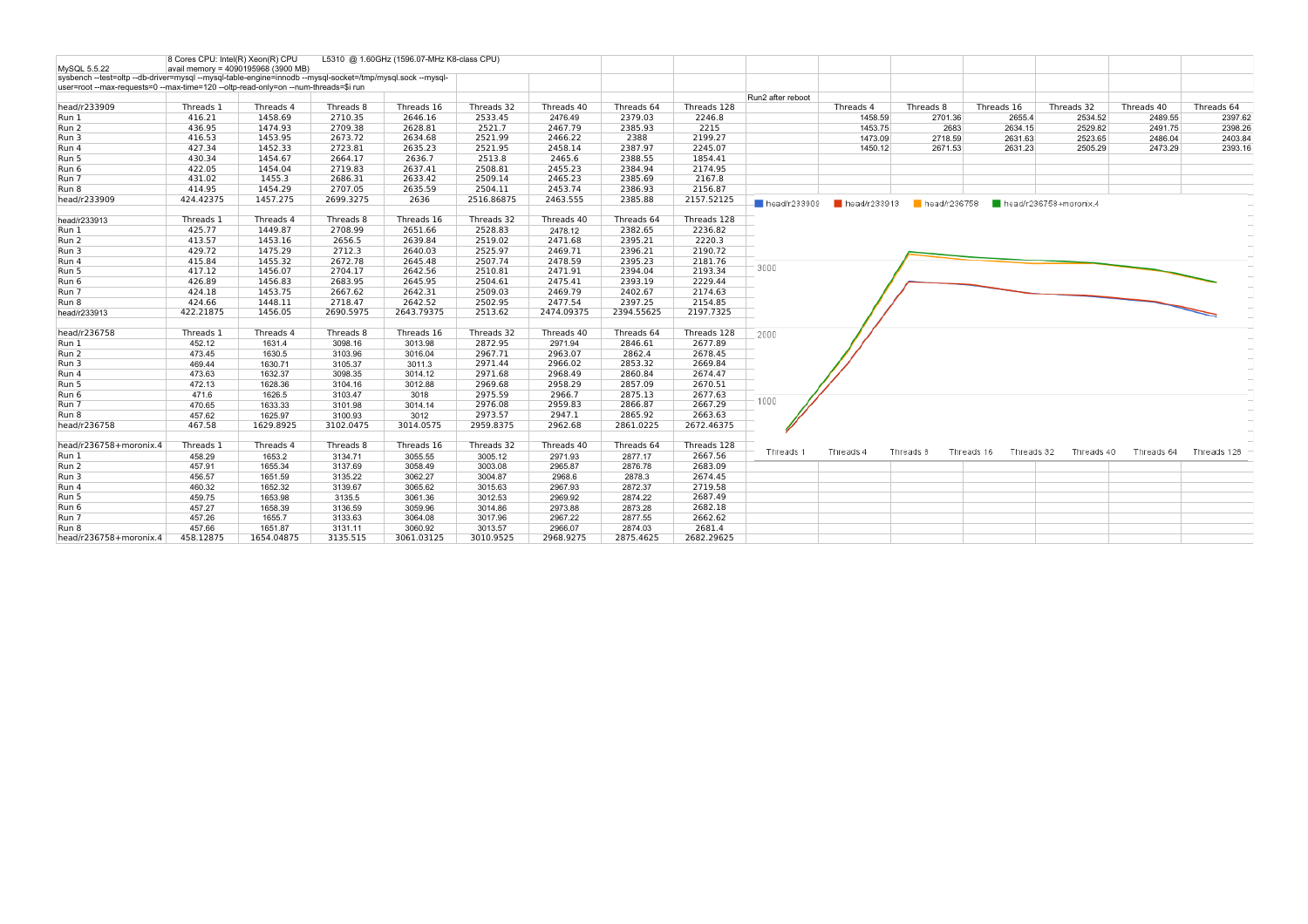| MySQL 5.5.22                                                                                                                                                                  | 8 Cores CPU: Intel(R) Xeon(R) CPU | avail memory = 4090195968 (3900 MB) |            | L5310 @ 1.60GHz (1596.07-MHz K8-class CPU) |            |              |            |              |                             |           |                        |            |            |            |            |             |
|-------------------------------------------------------------------------------------------------------------------------------------------------------------------------------|-----------------------------------|-------------------------------------|------------|--------------------------------------------|------------|--------------|------------|--------------|-----------------------------|-----------|------------------------|------------|------------|------------|------------|-------------|
| sysbench --test=oltp --db-driver=mysql --mysql-table-engine=innodb --mysql-socket=/tmp/mysql.sock --mysql-<br>user=root --max-requests=0 --max-time=120 --num-threads=\$i run |                                   |                                     |            |                                            |            |              |            |              |                             |           |                        |            |            |            |            |             |
| head/r236758                                                                                                                                                                  | Threads 1                         | Threads 4                           | Threads 8  | Threads 16                                 | Threads 32 | Threads 40   | Threads 64 | Threads 128  |                             |           |                        |            |            |            |            |             |
| Run 1                                                                                                                                                                         | 299.47                            | 984.46                              | 1265.94    |                                            | 1150.48    |              | 1047.36    |              |                             |           |                        |            |            |            |            |             |
| Run 2                                                                                                                                                                         | 299.07                            | 986.08                              | 1265.04    |                                            | 1159.68    |              | 1040.64    |              | $\blacksquare$ head/r236758 |           | head/r236758+moronix.4 |            |            |            |            |             |
| Run 3                                                                                                                                                                         | 299.51                            | 983.15                              | 1271.62    |                                            | 1151.66    |              | 1042.37    |              |                             |           |                        |            |            |            |            |             |
| Run 4                                                                                                                                                                         | 299.94                            | 983.44                              | 1262.41    |                                            | 1166.64    |              | 1039.75    |              |                             |           |                        |            |            |            |            |             |
| Run 5                                                                                                                                                                         | 299.89                            | 985.97                              | 1269.03    |                                            | 1154.44    |              | 1045.44    |              |                             |           |                        |            |            |            |            |             |
| Run 6                                                                                                                                                                         | 299.74                            | 982.31                              | 1263.27    |                                            | 1157.04    |              | 1040.37    |              |                             |           |                        |            |            |            |            |             |
| Run 7                                                                                                                                                                         | 299.99                            | 986.62                              | 1270.73    |                                            | 1162.63    |              | 1028.71    |              |                             |           |                        |            |            |            |            |             |
| Run 8                                                                                                                                                                         | 299.68                            | 983.47                              | 1265.06    |                                            | 1155.13    |              | 1040       |              | 1200                        |           |                        |            |            |            |            |             |
| head/r236758                                                                                                                                                                  | 299.66125                         | 984.4375                            | 1266.6375  | $\mathbf{0}$                               | 1157.2125  | $\mathbf{0}$ | 1040.58    | $\mathbf{0}$ |                             |           |                        |            |            |            |            |             |
| head/r236758+moronix.4                                                                                                                                                        | Threads 1                         | Threads 4                           | Threads 8  | Threads 16                                 | Threads 32 | Threads 40   | Threads 64 | Threads 128  |                             |           |                        |            |            |            |            |             |
| Run 1                                                                                                                                                                         | 302.75                            | 994.07                              | 1267.64    |                                            | 1175.14    |              | 1031.04    |              |                             |           |                        |            |            |            |            |             |
| Run 2                                                                                                                                                                         | 301.48                            | 988.35                              | 1268.58    |                                            | 1182.98    |              | 1040.48    |              |                             |           |                        |            |            |            |            |             |
| Run 3                                                                                                                                                                         | 299.96                            | 986.69                              | 1269.83    |                                            | 1177.65    |              | 1040.09    |              | 800                         |           |                        |            |            |            |            |             |
| Run 4                                                                                                                                                                         | 301.16                            | 987.49                              | 1260.18    |                                            | 1163.43    |              | 1048.25    |              |                             |           |                        |            |            |            |            |             |
| Run 5                                                                                                                                                                         | 301.84                            | 987.12                              | 1266.5     |                                            | 1179.05    |              | 1036.38    |              |                             |           |                        |            |            |            |            |             |
| Run 6                                                                                                                                                                         | 302.49                            | 990.55                              | 1268.59    |                                            | 1159.86    |              | 1042.11    |              |                             |           |                        |            |            |            |            |             |
| Run 7                                                                                                                                                                         | 301.15                            | 987.35                              | 1262.67    |                                            | 1174.52    |              | 1046.21    |              |                             |           |                        |            |            |            |            |             |
| Run 8                                                                                                                                                                         | 302.66                            | 986.04                              | 1262.66    |                                            | 1170.09    |              | 1053.85    |              |                             |           |                        |            |            |            |            |             |
| head/r236758+moronix.4                                                                                                                                                        | 301.68625                         | 988.4575                            | 1265.83125 | $\mathbf{0}$                               | 1172.84    | $\mathbf{0}$ | 1042.30125 | $\mathbf{0}$ | 400                         |           |                        |            |            |            |            |             |
|                                                                                                                                                                               |                                   |                                     |            |                                            |            |              |            |              |                             |           |                        |            |            |            |            |             |
|                                                                                                                                                                               |                                   |                                     |            |                                            |            |              |            |              |                             |           |                        |            |            |            |            |             |
|                                                                                                                                                                               |                                   |                                     |            |                                            |            |              |            |              |                             |           |                        |            |            |            |            |             |
|                                                                                                                                                                               |                                   |                                     |            |                                            |            |              |            |              | Threads 1                   | Threads 4 | Threads 8              | Threads 16 | Threads 32 | Threads 40 | Threads 64 | Threads 128 |
|                                                                                                                                                                               |                                   |                                     |            |                                            |            |              |            |              |                             |           |                        |            |            |            |            |             |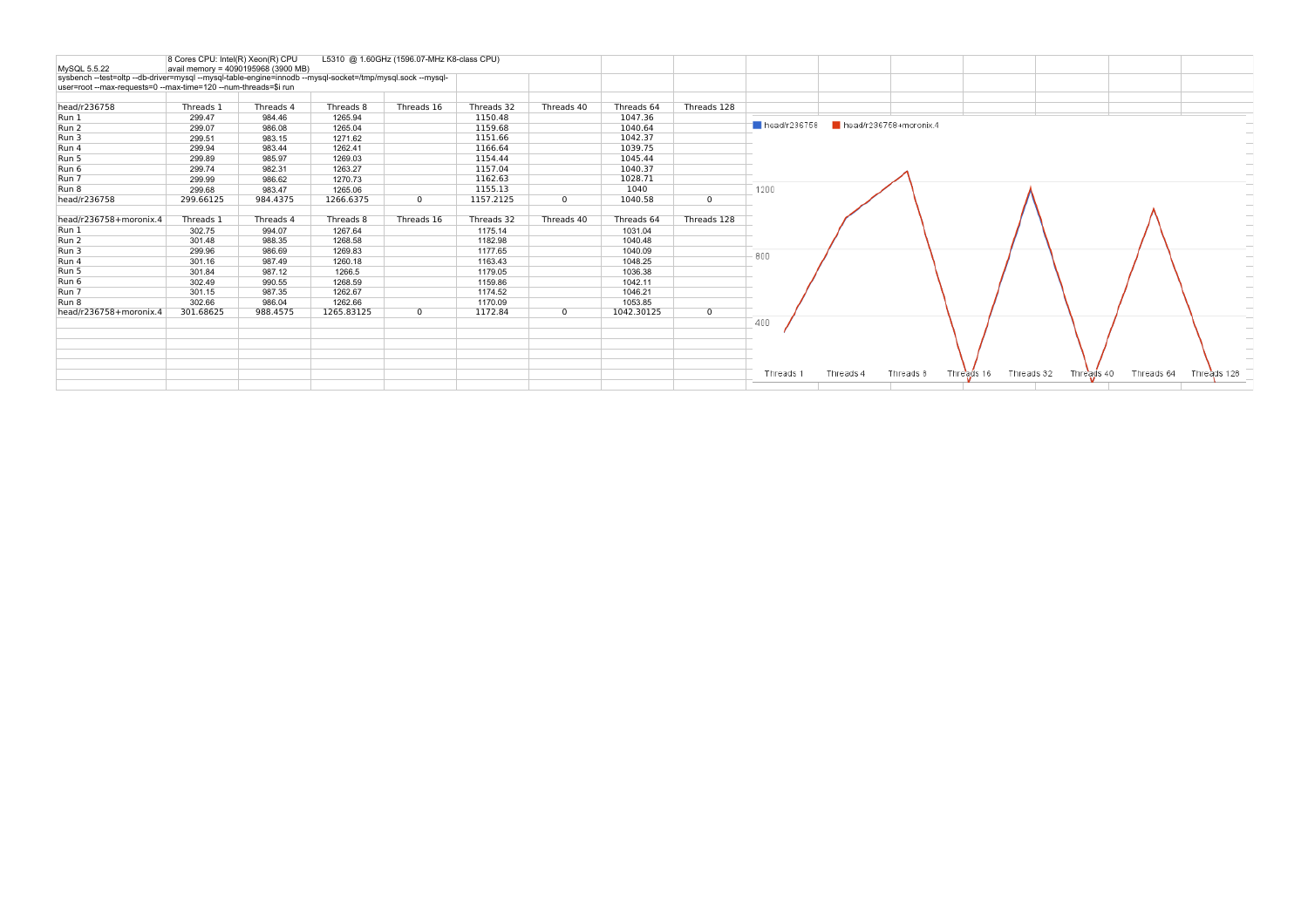| PostgreSQL 9.2devel                                                                                                                      | 8 Cores CPU: Intel(R) Xeon(R) CPU |                                     |                                                                                                                      | L5310 @ 1.60GHz (1596.07-MHz K8-class CPU) |              |              |                                                                                          |                |                   |                                                         |              |              |              |              |              |             |
|------------------------------------------------------------------------------------------------------------------------------------------|-----------------------------------|-------------------------------------|----------------------------------------------------------------------------------------------------------------------|--------------------------------------------|--------------|--------------|------------------------------------------------------------------------------------------|----------------|-------------------|---------------------------------------------------------|--------------|--------------|--------------|--------------|--------------|-------------|
| (12.04.2012)                                                                                                                             |                                   | avail memory = 4090195968 (3900 MB) |                                                                                                                      |                                            |              |              |                                                                                          |                |                   |                                                         |              |              |              |              |              |             |
| pgbench -h /tmp -j \$i -c \$i -T120 -S bench100                                                                                          |                                   |                                     |                                                                                                                      |                                            |              |              |                                                                                          |                |                   |                                                         |              |              |              |              |              |             |
|                                                                                                                                          |                                   |                                     |                                                                                                                      |                                            |              |              |                                                                                          |                | Run2 after reboot |                                                         |              |              |              |              |              |             |
| head/r233909                                                                                                                             | Threads 1                         | Threads 4                           | Threads 8                                                                                                            | Threads 16                                 | Threads 32   | Threads 40   | Threads 64                                                                               | Threads 128    |                   | Threads 4                                               | Threads 8    | Threads 16   | Threads 32   | Threads 40   | Threads 64   | Threads 128 |
| Run 1                                                                                                                                    | 6757.595082                       | 24694.890361                        | 46773.938045                                                                                                         | 45241.71679                                | 38529.727756 | 35462.856021 | 28516.707558                                                                             | 19407.23623    |                   | 24654.438368                                            | 46733.953743 | 45310.906384 | 38423.085013 | 35238.17844  | 24654 438368 |             |
| Run 2                                                                                                                                    | 6805.845113                       | 24623.811452                        | 46902.463409                                                                                                         | 45470.567792                               | 38589.68039  | 35468.470827 | 28207.616055                                                                             | 19646.045319   |                   | 24682.78615                                             | 46727.838318 | 45349.784226 | 38590.117416 | 35478.392476 | 24682.78615  |             |
|                                                                                                                                          |                                   |                                     |                                                                                                                      |                                            |              |              |                                                                                          |                |                   |                                                         |              |              |              |              |              |             |
| Run 3                                                                                                                                    | 6609.817776                       | 24731.472546                        | 46744.183782                                                                                                         | 45450.487817                               | 38814.470911 | 35568.194594 | 28248.120842                                                                             | 19622.278671   |                   | 24660.646035                                            | 46767.529308 | 45310.537975 | 38750.209427 | 35436.001761 | 24660.646035 |             |
| Run 4                                                                                                                                    | 6713.372458                       | 24741.359523                        | 46800.176257                                                                                                         | 45501.33507                                | 38845.688869 | 35540.461661 | 27957.786519                                                                             | 19616.208543   |                   | 24653.710411                                            | 46778.496873 | 45346.745461 | 38618.113846 | 35381.447119 | 24653.710411 |             |
| Run 5                                                                                                                                    | 6648.285488                       | 24720.361624                        | 46835.727769                                                                                                         | 45477.065681                               | 38731.857503 | 35411.743512 | 28540.804112                                                                             | 19589.713249   |                   |                                                         |              |              |              |              |              |             |
| Run 6                                                                                                                                    | 6659.043275                       | 24683.938826                        |                                                                                                                      | 46824.040144 45504.244869                  | 38809.423823 |              | 35633.900814 28324.875185                                                                | 19642.702521   |                   |                                                         |              |              |              |              |              |             |
|                                                                                                                                          |                                   |                                     |                                                                                                                      |                                            | 38883.383199 |              |                                                                                          | 19631.188919   |                   |                                                         |              |              |              |              |              |             |
| Run 7                                                                                                                                    | 6634.569102                       | 24681.706542                        | 46906.429437 45410.216989                                                                                            |                                            |              |              | 35617.443765 28253.916064                                                                |                |                   |                                                         |              |              |              |              |              |             |
| Run 8                                                                                                                                    | 6542.773379                       | 24675.428923                        | 46736.927873                                                                                                         | 45346.91405                                | 38739.938383 | 35437.833742 | 28027.600134 19571.944497                                                                |                |                   | head/r233909     Read/r233913     Read/r233909+jemalloc |              |              |              |              |              |             |
| head/r233909                                                                                                                             |                                   |                                     | 6671.412709125 24694.12122462 46815.4858395 45425.31863225 38743.02135425 35517.613117 28259.67830862 19590.91474362 |                                            |              |              |                                                                                          |                |                   |                                                         |              |              |              |              |              |             |
|                                                                                                                                          |                                   |                                     |                                                                                                                      |                                            |              |              |                                                                                          |                |                   |                                                         |              |              |              |              |              |             |
| head/r233913                                                                                                                             | Threads 1                         | Threads 4                           | Threads 8                                                                                                            | Threads 16                                 | Threads 32   | Threads 40   | Threads 64                                                                               | Threads 128    |                   |                                                         |              |              |              |              |              |             |
|                                                                                                                                          |                                   |                                     |                                                                                                                      |                                            |              |              |                                                                                          |                |                   |                                                         |              |              |              |              |              |             |
| Run 1                                                                                                                                    | 6831.189839                       | 24669.28622                         | 46653.764352                                                                                                         | 45237.046138                               | 38460.815087 | 35247.356726 | 28418.298048                                                                             | 19464.221289   |                   |                                                         |              |              |              |              |              |             |
| Run 2                                                                                                                                    | 6525.864857                       | 24545.213982                        | 46670.315936                                                                                                         | 45228.673581                               | 38523.728759 | 35252.892658 | 27924.70944                                                                              | 19574.509671   |                   |                                                         |              |              |              |              |              |             |
| Run 3                                                                                                                                    | 6503.507278                       | 24578.634677                        | 46613.097503                                                                                                         | 45283.901291                               | 38487.884625 | 35385.16728  | 28157.061701                                                                             | 19613.60824    | 45000             |                                                         |              |              |              |              |              |             |
| Run 4                                                                                                                                    | 6476.081049                       | 24656.53446                         | 46516.98045                                                                                                          | 45362.524948                               | 38723.783709 | 35366.836852 | 28444.695929                                                                             | 19547.982645   |                   |                                                         |              |              |              |              |              |             |
| Run 5                                                                                                                                    | 6701.312573                       | 24615.500093                        | 46690.373617                                                                                                         | 45345.810804                               | 38619.56006  | 35173.206511 | 28311.981936                                                                             | 19634.905413   |                   |                                                         |              |              |              |              |              |             |
|                                                                                                                                          |                                   |                                     |                                                                                                                      |                                            |              |              |                                                                                          |                |                   |                                                         |              |              |              |              |              |             |
| Run 6                                                                                                                                    | 6524.936322                       | 24614.782916                        | 46628.034256                                                                                                         | 45366.668593                               | 38611.969849 | 35350.011341 | 28324.847374                                                                             | 19680.545921   |                   |                                                         |              |              |              |              |              |             |
| Run 7                                                                                                                                    | 6518.198565                       | 24528.173458                        | 46537.670693                                                                                                         | 45282.066748                               | 38622.494857 | 35207.702964 | 28491.510547                                                                             | 19614.019112   |                   |                                                         |              |              |              |              |              |             |
| Run 8                                                                                                                                    | 6632.853632                       | 24507.826638                        |                                                                                                                      | 46524.517935 45267.155125                  | 38755.645056 |              | 35373.494169 28553.804798                                                                | 19601.708707   |                   |                                                         |              |              |              |              |              |             |
| head/r233913                                                                                                                             |                                   | 6589.243014375 24589.4940555        |                                                                                                                      |                                            |              |              | 46604.34434275 45296.7309035 38600.73525025 35294.58356262 28328.36372162 19591.43762475 |                |                   |                                                         |              |              |              |              |              |             |
|                                                                                                                                          |                                   |                                     |                                                                                                                      |                                            |              |              |                                                                                          |                | 30000             |                                                         |              |              |              |              |              |             |
|                                                                                                                                          | Threads 1                         | Threads 4                           | Threads 8                                                                                                            | Threads 16                                 | Threads 32   | Threads 40   | Threads 64                                                                               | Threads 128    |                   |                                                         |              |              |              |              |              |             |
| vmcontention/r234000                                                                                                                     |                                   |                                     |                                                                                                                      |                                            |              |              |                                                                                          |                |                   |                                                         |              |              |              |              |              |             |
| Run 1                                                                                                                                    |                                   |                                     |                                                                                                                      |                                            |              |              |                                                                                          |                |                   |                                                         |              |              |              |              |              |             |
| Run 2                                                                                                                                    |                                   |                                     |                                                                                                                      |                                            |              |              |                                                                                          |                |                   |                                                         |              |              |              |              |              |             |
| Run 3                                                                                                                                    |                                   |                                     |                                                                                                                      |                                            |              |              |                                                                                          |                |                   |                                                         |              |              |              |              |              |             |
|                                                                                                                                          |                                   |                                     |                                                                                                                      |                                            |              |              |                                                                                          |                |                   |                                                         |              |              |              |              |              |             |
| Run 4                                                                                                                                    |                                   |                                     |                                                                                                                      |                                            |              |              |                                                                                          |                |                   |                                                         |              |              |              |              |              |             |
| Run 5                                                                                                                                    |                                   |                                     |                                                                                                                      |                                            |              |              |                                                                                          |                |                   |                                                         |              |              |              |              |              |             |
| Run 6                                                                                                                                    |                                   |                                     |                                                                                                                      |                                            |              |              |                                                                                          |                | 15000             |                                                         |              |              |              |              |              |             |
| Run 7                                                                                                                                    |                                   |                                     |                                                                                                                      |                                            |              |              |                                                                                          |                |                   |                                                         |              |              |              |              |              |             |
| Run 8                                                                                                                                    |                                   |                                     |                                                                                                                      |                                            |              |              |                                                                                          |                |                   |                                                         |              |              |              |              |              |             |
|                                                                                                                                          | 0                                 | $\mathbf 0$                         | $\Omega$                                                                                                             | $\mathbf 0$                                | $\mathbf 0$  | 0            | $\Omega$                                                                                 | $\overline{0}$ |                   |                                                         |              |              |              |              |              |             |
| vmcontention/rr234000                                                                                                                    |                                   |                                     |                                                                                                                      |                                            |              |              |                                                                                          |                |                   |                                                         |              |              |              |              |              |             |
|                                                                                                                                          |                                   |                                     |                                                                                                                      |                                            |              |              |                                                                                          |                |                   |                                                         |              |              |              |              |              |             |
| head/r233909+jemalloc                                                                                                                    | Threads 1                         | Threads 4                           | Threads 8                                                                                                            | Threads 16                                 | Threads 32   | Threads 40   | Threads 64                                                                               | Threads 128    | Threads 1         | Threads 4                                               | Threads 8    | Threads 16   | Threads 32   | Threads 40   | Threads 64   | Threads 128 |
| Run 1                                                                                                                                    | 6632.658372                       | 24795.402338                        | 46810.146355                                                                                                         | 45122.720801                               | 37617.603906 | 34489.711205 | 28323.403932                                                                             | 18977.983372   |                   |                                                         |              |              |              |              |              |             |
| Run 2                                                                                                                                    | 6571.92457                        | 24680.068443                        | 46796.640717                                                                                                         | 45105.723287                               | 37719.34809  | 34523.941396 | 28851.956647                                                                             | 18900.742792   |                   |                                                         |              |              |              |              |              |             |
|                                                                                                                                          |                                   |                                     |                                                                                                                      |                                            |              |              |                                                                                          |                |                   |                                                         |              |              |              |              |              |             |
| Run 3                                                                                                                                    | 6653.332711                       | 24678.395547                        | 46691.585791                                                                                                         | 45147.976446                               | 37724.188129 | 34473.324718 | 29017.650823                                                                             | 18921.572146   |                   |                                                         |              |              |              |              |              |             |
| Run 4                                                                                                                                    | 6548.987353                       | 24638.246604                        | 46805.562205                                                                                                         | 45200.269303                               | 37725.372417 | 34562.046191 | 28615.323647                                                                             | 18984.163824   |                   |                                                         |              |              |              |              |              |             |
| Run 5                                                                                                                                    | 6730.722314                       | 24748.114034                        | 46858.705878                                                                                                         | 45208.044025                               | 37635.569355 | 34478.455819 | 28484.456006                                                                             | 18965.57005    |                   |                                                         |              |              |              |              |              |             |
| Run 6                                                                                                                                    | 6893.537457                       | 24738.223061                        | 46699.236579                                                                                                         | 45315.715553                               | 37682.996142 | 34573.843258 | 29197.358408                                                                             | 19022.444955   |                   |                                                         |              |              |              |              |              |             |
| Run 7                                                                                                                                    | 6881.938221                       | 24769.207376                        |                                                                                                                      | 46812.896315 45115.135534                  | 37790.292386 | 34581.012041 | 28574.087806                                                                             | 18921.394777   |                   |                                                         |              |              |              |              |              |             |
|                                                                                                                                          |                                   |                                     |                                                                                                                      |                                            |              |              |                                                                                          |                |                   |                                                         |              |              |              |              |              |             |
| Run 8                                                                                                                                    | 6872.022446                       | 24703.839924                        | 46878.366248 45324.942102                                                                                            |                                            | 37792.182936 | 34549.561944 | 28693.542405                                                                             | 18884.981709   |                   |                                                         |              |              |              |              |              |             |
| head/r233909+jemalloc 6723.1404305 24718.93716587 46794.142511 45192.56588137 37710.94417012 34528.9870715 28719.72245925 18947.35670312 |                                   |                                     |                                                                                                                      |                                            |              |              |                                                                                          |                |                   |                                                         |              |              |              |              |              |             |
|                                                                                                                                          |                                   |                                     |                                                                                                                      |                                            |              |              |                                                                                          |                |                   |                                                         |              |              |              |              |              |             |
|                                                                                                                                          |                                   |                                     |                                                                                                                      |                                            |              |              |                                                                                          |                |                   |                                                         |              |              |              |              |              |             |
| head/r235064                                                                                                                             | Threads 1                         | Threads 4                           | Threads 8                                                                                                            | Threads 16                                 | Threads 32   | Threads 40   | Threads 64                                                                               | Threads 128    |                   |                                                         |              |              |              |              |              |             |
| Run 1                                                                                                                                    | 7230.049938                       | 26381.874414                        | 50441.518321                                                                                                         | 49018.639999                               |              |              |                                                                                          |                |                   |                                                         |              |              |              |              |              |             |
|                                                                                                                                          |                                   |                                     |                                                                                                                      |                                            |              |              |                                                                                          |                |                   |                                                         |              |              |              |              |              |             |
| Run 2                                                                                                                                    | 7211.814133                       | 26390.958489                        | 50211.351159                                                                                                         | 48981.946974                               |              |              |                                                                                          |                |                   |                                                         |              |              |              |              |              |             |
| Run 3                                                                                                                                    | 7259.080687                       | 26360.234706                        | 50112.53158                                                                                                          | 49092.07915                                |              |              |                                                                                          |                |                   |                                                         |              |              |              |              |              |             |
| Run 4                                                                                                                                    | 7229.251839                       | 26276.943003                        | 50267.42807                                                                                                          | 49115.399886                               |              |              |                                                                                          |                |                   |                                                         |              |              |              |              |              |             |
| Run 5                                                                                                                                    | 7257.194664                       | 26355.03301                         | 50336.756533                                                                                                         | 49129.515422                               |              |              |                                                                                          |                |                   |                                                         |              |              |              |              |              |             |
| Run 6                                                                                                                                    | 6949.935796                       | 26325.204979                        | 50427.354298                                                                                                         | 48980.220053                               |              |              |                                                                                          |                |                   |                                                         |              |              |              |              |              |             |
|                                                                                                                                          |                                   |                                     |                                                                                                                      |                                            |              |              |                                                                                          |                |                   |                                                         |              |              |              |              |              |             |
| Run 7                                                                                                                                    | 7236.224457                       | 26352.312161                        | 50507.300606                                                                                                         | 49087.997963                               |              |              |                                                                                          |                |                   |                                                         |              |              |              |              |              |             |
| Run 8                                                                                                                                    | 7275.677486                       | 26387.736335                        | 50341.451047                                                                                                         | 48981 041814                               |              |              |                                                                                          |                |                   |                                                         |              |              |              |              |              |             |
| head/r235064                                                                                                                             |                                   |                                     | 7206.153625 26353.78713712(50330.71145175 49048.35515762                                                             |                                            | $\mathbf 0$  | 0            | $\Omega$                                                                                 | $\overline{0}$ |                   |                                                         |              |              |              |              |              |             |
|                                                                                                                                          |                                   |                                     |                                                                                                                      |                                            |              |              |                                                                                          |                |                   |                                                         |              |              |              |              |              |             |
|                                                                                                                                          |                                   |                                     |                                                                                                                      |                                            |              |              |                                                                                          |                |                   |                                                         |              |              |              |              |              |             |
|                                                                                                                                          | Threads 1                         | Threads 4                           | Threads 8                                                                                                            | Threads 16                                 | Threads 32   | Threads 40   | Threads 64                                                                               | Threads 128    |                   |                                                         |              |              |              |              |              |             |
| vmcontention/r235065                                                                                                                     |                                   |                                     |                                                                                                                      |                                            |              |              |                                                                                          |                |                   |                                                         |              |              |              |              |              |             |
| Run 1                                                                                                                                    | 7251.97867                        | 26494.836865                        | 50974.346641                                                                                                         | 50487.409705                               |              |              |                                                                                          |                |                   |                                                         |              |              |              |              |              |             |
| Run 2                                                                                                                                    | 7120.62384                        | 26426.247374                        | 51129.492575                                                                                                         | 50449.835246                               |              |              |                                                                                          |                |                   |                                                         |              |              |              |              |              |             |
| Run 3                                                                                                                                    | 7200.920222                       | 26540.464935                        | 51047.202161                                                                                                         | 50426.243486                               |              |              |                                                                                          |                |                   |                                                         |              |              |              |              |              |             |
| Run 4                                                                                                                                    | 6963.356065                       | 26463.448881                        | 50928.014239                                                                                                         | 50417.962441                               |              |              |                                                                                          |                |                   |                                                         |              |              |              |              |              |             |
|                                                                                                                                          |                                   |                                     |                                                                                                                      |                                            |              |              |                                                                                          |                |                   |                                                         |              |              |              |              |              |             |
| Run 5                                                                                                                                    | 7189.154071                       | 26544.627006                        | 51030.425066                                                                                                         | 50371.096832                               |              |              |                                                                                          |                |                   |                                                         |              |              |              |              |              |             |
| Run 6                                                                                                                                    | 7171.911697                       | 26471.5298                          | 50891.36263                                                                                                          | 50460.432743                               |              |              |                                                                                          |                |                   |                                                         |              |              |              |              |              |             |
| Run 7                                                                                                                                    | 7250.262101                       | 26592.820149                        | 51009.334574                                                                                                         | 50433.434909                               |              |              |                                                                                          |                |                   |                                                         |              |              |              |              |              |             |
| Run 8                                                                                                                                    | 7171.911697                       | 26575.051082                        | 50976.978358                                                                                                         | 50468.013779                               |              |              |                                                                                          |                |                   |                                                         |              |              |              |              |              |             |
| vmcontention/r235065 7165.014795375 26513.6282615 50998.3945305 50439.30364262                                                           |                                   |                                     |                                                                                                                      |                                            | $\Omega$     | $^{\circ}$   | $\Omega$                                                                                 | $^{\circ}$     |                   |                                                         |              |              |              |              |              |             |
|                                                                                                                                          |                                   |                                     |                                                                                                                      |                                            |              |              |                                                                                          |                |                   |                                                         |              |              |              |              |              |             |
|                                                                                                                                          |                                   |                                     |                                                                                                                      |                                            |              |              |                                                                                          |                |                   |                                                         |              |              |              |              |              |             |
|                                                                                                                                          |                                   |                                     |                                                                                                                      |                                            |              |              |                                                                                          |                |                   |                                                         |              |              |              |              |              |             |
| head/rr235343 clang                                                                                                                      | Threads 1                         | Threads 4                           | Threads 8                                                                                                            | Threads 16                                 |              |              | Threads 64                                                                               | Threads 128    |                   |                                                         |              |              |              |              |              |             |
| $w+k$                                                                                                                                    |                                   |                                     |                                                                                                                      |                                            | Threads 32   | Threads 40   |                                                                                          |                |                   |                                                         |              |              |              |              |              |             |
| Run 1                                                                                                                                    |                                   |                                     |                                                                                                                      |                                            |              |              |                                                                                          |                |                   |                                                         |              |              |              |              |              |             |
| Run 2                                                                                                                                    |                                   |                                     |                                                                                                                      |                                            |              |              |                                                                                          |                |                   |                                                         |              |              |              |              |              |             |
|                                                                                                                                          |                                   |                                     |                                                                                                                      |                                            |              |              |                                                                                          |                |                   |                                                         |              |              |              |              |              |             |
| Run 3                                                                                                                                    |                                   |                                     |                                                                                                                      |                                            |              |              |                                                                                          |                |                   |                                                         |              |              |              |              |              |             |
| Run 4                                                                                                                                    |                                   |                                     |                                                                                                                      |                                            |              |              |                                                                                          |                |                   |                                                         |              |              |              |              |              |             |
| Run 5                                                                                                                                    |                                   |                                     |                                                                                                                      |                                            |              |              |                                                                                          |                |                   |                                                         |              |              |              |              |              |             |
| Run 6                                                                                                                                    |                                   |                                     |                                                                                                                      |                                            |              |              |                                                                                          |                |                   |                                                         |              |              |              |              |              |             |
| Run 7                                                                                                                                    |                                   |                                     |                                                                                                                      |                                            |              |              |                                                                                          |                |                   |                                                         |              |              |              |              |              |             |
|                                                                                                                                          |                                   |                                     |                                                                                                                      |                                            |              |              |                                                                                          |                |                   |                                                         |              |              |              |              |              |             |
| Run 8                                                                                                                                    |                                   |                                     |                                                                                                                      |                                            |              |              |                                                                                          |                |                   |                                                         |              |              |              |              |              |             |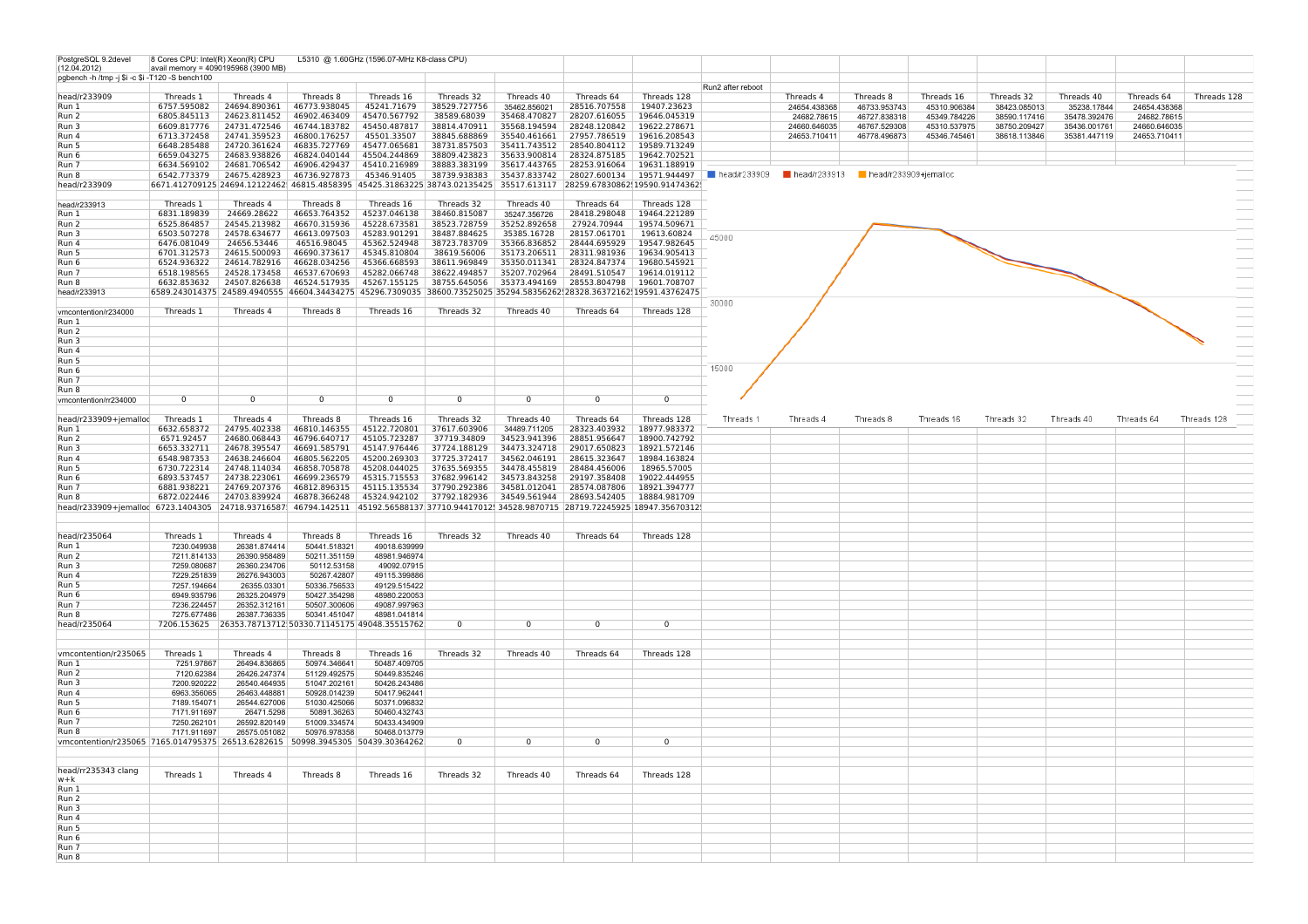| ad/rr235343 clan.<br>$h^{n}$ |  |  |  |  |  |  |  |  |
|------------------------------|--|--|--|--|--|--|--|--|
| w+k                          |  |  |  |  |  |  |  |  |